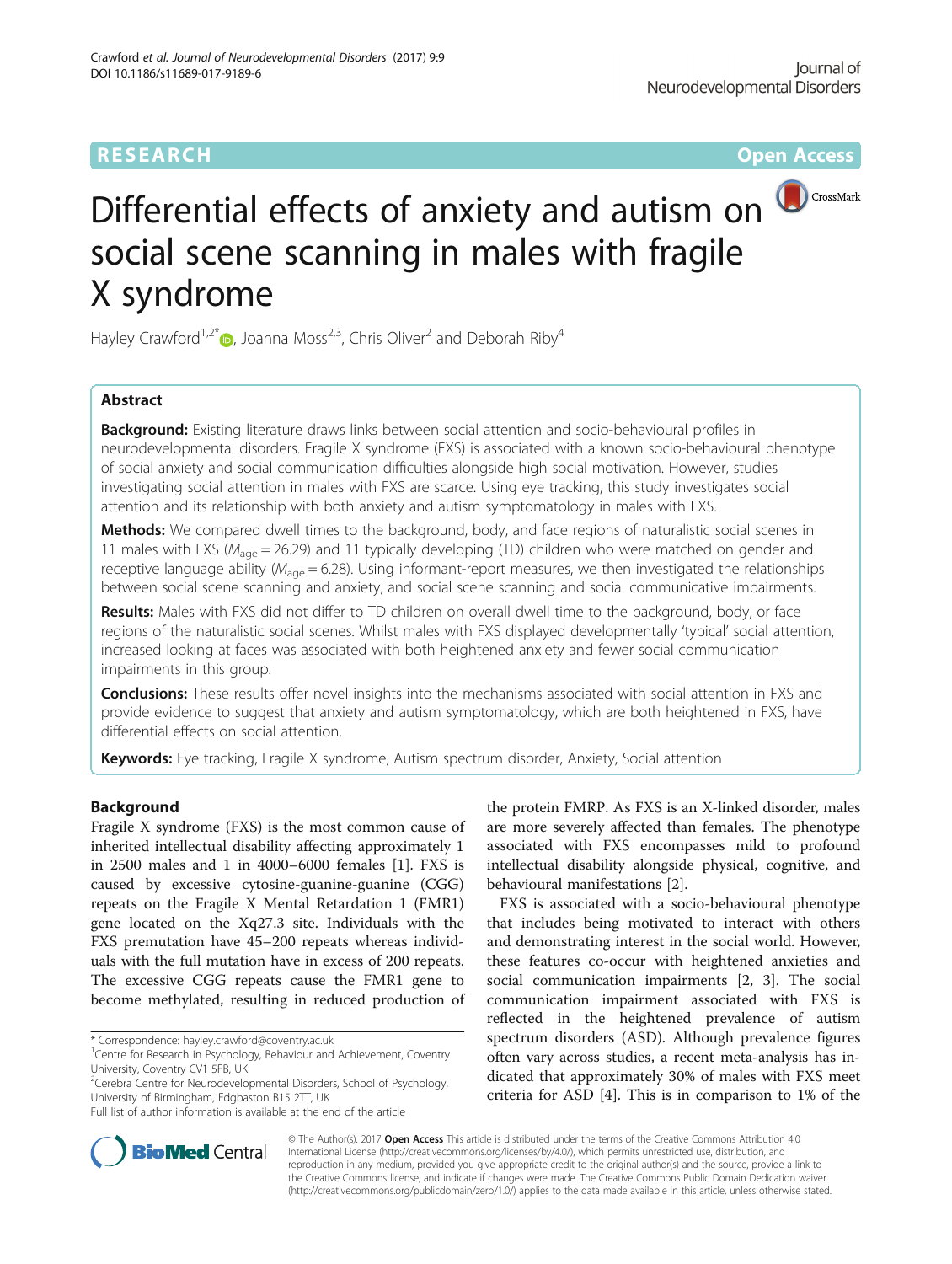general population [[5\]](#page-8-0). However, it is increasingly recognised that subtle differences exist between individuals with FXS and those with idiopathic ASD, as those with FXS often display a milder profile of autism symptomatology. A recent review of existing literature highlights several studies indicating less severe social impairments in individuals with FXS and comorbid ASD compared to individuals with idiopathic ASD, particularly on measures of social responsiveness [[6\]](#page-8-0).

Anxiety is also commonly reported in FXS with over 80% of males meeting criteria for one anxiety disorder and 60% meeting criteria for multiple anxiety disorders. The most common types of anxiety disorder in FXS are specific phobia, selective mutism, and social phobia. Approximately 60% of males with FXS display clinically significant features of social phobia [[7\]](#page-8-0). Despite social communication impairments and social anxiety, individuals with FXS are reported to show behaviours suggestive of a willingness to interact with others; thus, they appear socially motivated [\[8](#page-8-0)–[10](#page-8-0)].

Relevant to the features of FXS described above, existing literature within the field of developmental disorders has drawn links between socio-behavioural characteristics and social attention. Research has primarily identified atypically reduced social attention in ASD (behaviourally associated with social withdrawal) and atypically prolonged social attention in Williams syndrome (WS; behaviourally associated with hyper-sociability) [\[11](#page-8-0)–[14](#page-8-0)]. Specifically, this research has demonstrated that people with ASD spend less time than typically developing (TD) individuals viewing people and faces in static pictures of social interaction. Attention to social stimuli in this group has also been linked to social behaviour, with reduced social attention being associated with more severe autism symptomatology and consequently more social communication difficulties [[15](#page-8-0)–[17\]](#page-8-0). Much research has focussed on the association between social behaviour and social attention in ASD. However, little is known about the way in which behavioural characteristics interact with social attention in males with FXS despite the known social profile associated with this group, and the heightened risk of autism.

Studies that have been conducted in FXS have identified atypical social attention, in the form of reduced looking to the eye region of static isolated faces, compared to TD individuals [\[18](#page-8-0)–[20\]](#page-8-0) and individuals with ASD [[20, 21](#page-8-0)]. However, every one of these studies used isolated face images displaying different emotional expressions. Whilst this offers rich information regarding looking patterns to facial features in FXS, it is known from the literature on both typical development and ASD that such stimuli lack ecological validity as there is no 'competition' between social and non-social attention capture (e.g. see discussions by [[16](#page-8-0)]). One study that has investigated social attention to more naturalistic social scenes reported that a largely female sample of people with FXS spent a 'typical' amount of time looking at social information, but that they also looked away quicker than TD participants, indicating active social avoidance [[22\]](#page-8-0). The issue that 12 out of the 14 FXS participants in that study were female is important due to the striking differences in the severity and prevalence of the FXS phenotype between males and females. Therefore, it is problematic to generalise findings from studies using largely female samples to males with FXS who are often more severely affected.

There is a need to utilise ecologically valid social scene stimuli to understand the social attention of males with FXS. Furthermore, given the socio-behavioural profile of the disorder, preliminary insight into the role of anxiety and autistic features is important to understand the potential mechanisms underlying social attention in this group. In typical development, it is known that socially anxious individuals fixate longer on the eye region of faces than those without social anxiety [[23](#page-8-0)]. Anxiety has previously been related to social attention in people with WS, but in a different way, with high levels of anxiety being associated with reduced fixation on faces and eye regions of threatening facial expressions [\[24\]](#page-8-0). In FXS, some studies have reported that reduced fixation to the eye region of isolated emotionally expressive faces is not associated with social anxiety [\[20\]](#page-8-0) or autism symptomatology [\[19, 21](#page-8-0)], whereas other studies have reported a positive correlation between self-reported social anxiety and time spent looking at the eye region of faces [\[25\]](#page-8-0). Studying FXS, a genetic syndrome with heightened risk of autism and anxiety, offers novel insight into the association between these behavioural characteristics and social attention, which may inform understanding of other neurodevelopmental disorders associated with a similar socio-behavioural profile, e.g. ASD and Cornelia de Lange syndrome [[26](#page-8-0)].

Whilst existing eye-tracking studies in FXS have offered rich information regarding the extent of eye gaze aversion, the current study makes a significant contribution to investigating the influence of anxiety and autism symptomatology on social attention in males with FXS using naturalistic social scenes that reflect the complexities of our social world. This study aims to (1) compare and contrast social attention in males with FXS to TD children matched on gender and receptive language ability, (2) investigate the relationship between social attention and anxiety in males with FXS, and (3) investigate the relationship between social communication impairment and social attention in males with FXS.

## Methods

## Participants

Participants were 11 males with FXS aged between 14 and 43 years ( $M_{\text{age}}$  = 26.29; 9.06). All participants had a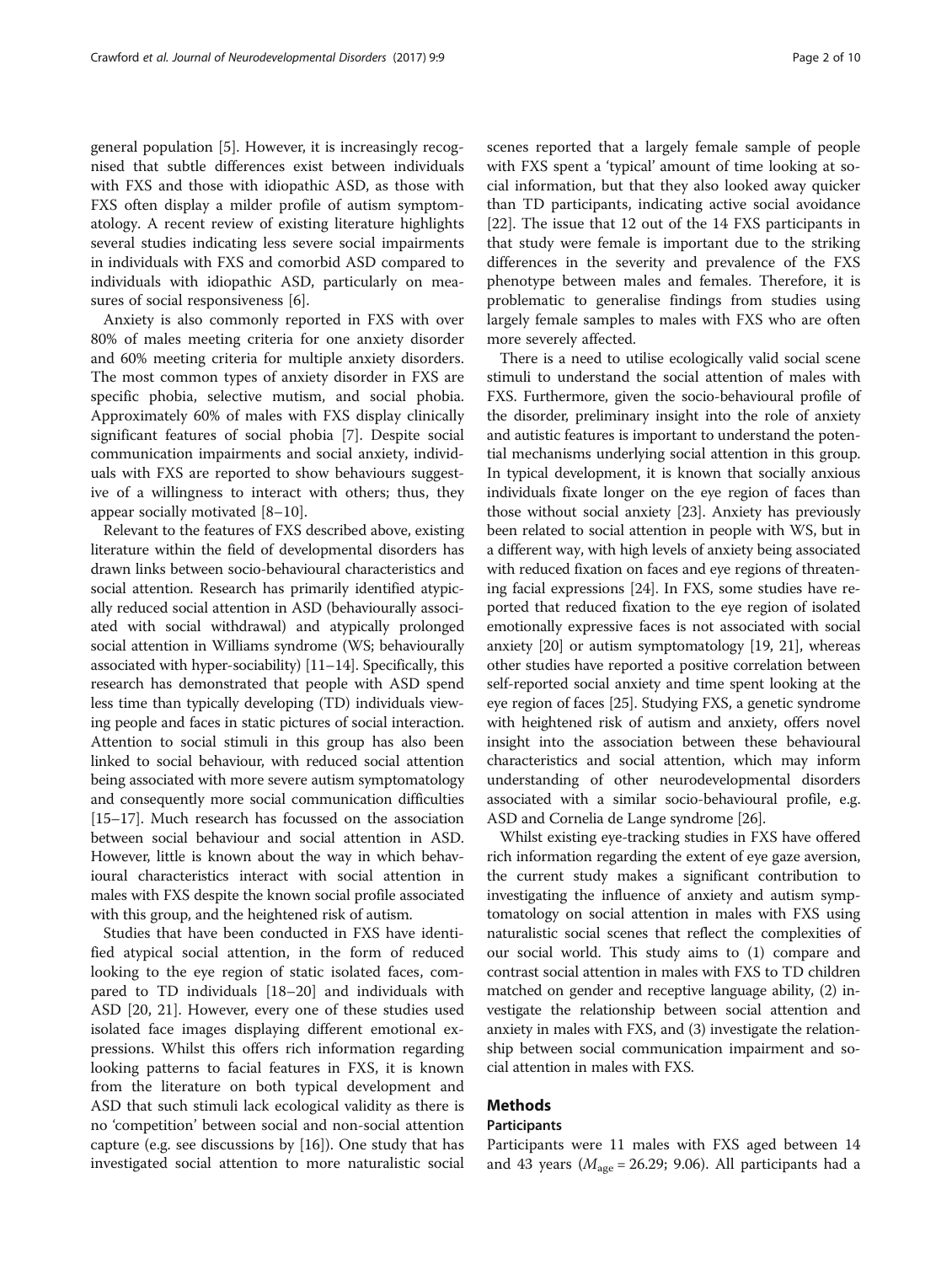confirmed diagnosis from a professional (paediatrician, general practitioner, or clinical geneticist). Participants with FXS were recruited through the Cerebra Centre for Neurodevelopmental Disorders participant database at the University of Birmingham.

Participants with FXS were group-matched to 11 male TD children on receptive language ability  $(t (20) = -1.208$ ,  $p = .242$ ) using the raw scores from the British Picture Vocabulary Scale (BPVS; [\[27](#page-8-0)]). As previous literature indicates that receptive language is commensurate with nonverbal mental age in adolescents with FXS [[28\]](#page-8-0), receptive language was used as a proxy indicator of general intellectual ability. TD children were recruited through the Infant and Child Laboratory participant database, also at the University of Birmingham. None of the TD children scored above 15 on the Social Communication Questionnaire (SCQ; [[29](#page-8-0)]), the score suggested by the authors to be indicative of ASD. All of the TD children scored within the normal range on the Spence Child Anxiety Scale—Parent version (SCAS-P; [\[30\]](#page-9-0)), defined as the mean + 1 standard deviation, using the national normal data from TD boys aged 6–11 years [\[31\]](#page-9-0). The same criterion was used to rule out anxiety in children under the age of 6 years in the current study. Table 1 presents the final participant characteristics.

All participants had normal or corrected to normal vision. All participants aged 16 years and over provided informed written consent, and parents of children aged under 16 provided written consent before taking part in the study, in line with the ethical approval granted from the Science, Technology, Engineering and Mathematics Ethical Review Committee at the University of Birmingham.

## Stimuli and apparatus

The stimuli used were identical to those used by Riby and Hancock [[11](#page-8-0)]. Stimuli consisted of 20 colour photographs of naturalistic social scenes including human actors engaged in natural activities. Example scenes included a bride and groom on their wedding day, a woman on the phone, a group of friends talking to one another, and a teacher in a classroom. Actors in the photographs were not directing their attention towards

the camera and displayed natural facial expressions. Specifically, the emotional valence of the actors in the social scenes was mostly neutral, interspersed with a few images where actors were displaying a happy facial expression. The scenery was naturalistic for the activities that actors were engaged in, e.g. classroom, restaurant. Participants also saw five filler photographs of landscapes with no actor, which were interspersed throughout the eyetracking task so as to avoid a uniform pattern of solely social scenes being displayed. As filler trials contained no social stimuli, eye movements during these trials were not analysed. Stimuli were 640 × 480 pixels.

Stimuli were presented on a 24-in. widescreen LED monitor at a screen resolution of  $1680 \times 1050$ . Participants' eye movements were recorded using an EyeLink 1000 Tower Mount system, which runs with a spatial accuracy of .5–1 visual angle (°), a spatial resolution of .01°, and a temporal resolution of 500 Hz. The right eye of each participant was tracked. The eye-tracking camera was linked to a host PC separate to the one displaying the stimuli. EyeLink software (SR research, Ontario, Canada) was used to control the camera and collect data.

## Measures

The participants' primary caregivers completed the SCQ [[29\]](#page-8-0) and the SCAS-P [[30\]](#page-9-0) to measure social communication impairments and anxiety, respectively, and for the purposes of investigating associations between these behavioural characteristics and social attention in the present study. The SCAS-P assesses the following six domains of anxiety: physical injury fears, obsessivecompulsive disorder, separation anxiety, social phobia, panic/agoraphobia, and generalised anxiety, and has been shown to differentiate those with and without an anxiety disorder. Internal consistencies of the total scale and subscales range from .83 to .92 in an anxietydisordered group and .81 to .90 in typical controls. The SCAS-P total score correlates significantly with the Child Behavior Checklist [[32\]](#page-9-0) internalising subscale, indicating convergent validity [[31\]](#page-9-0). Caregivers completed these measures either whilst their child was participating in the study or at home, returning it to the researchers

Table 1 Participant characteristics and alpha level for comparison between FXS and TD participants

| <b>Table</b> T ratucipant characteristics and alpha level for companson between FAS and TD participants |               |               |          |    |        |
|---------------------------------------------------------------------------------------------------------|---------------|---------------|----------|----|--------|
|                                                                                                         | $FXS(n = 11)$ | TD $(n = 11)$ |          | df |        |
| Chronological age (years)                                                                               |               |               |          |    |        |
| Mean (SD)                                                                                               | 26.29 (9.06)  | 6.28(1.31)    | $-7.256$ | 20 | < .001 |
| Range                                                                                                   | 14.12-43.01   | $4.60 - 8.94$ |          |    |        |
| Receptive language ability (raw score)                                                                  |               |               |          |    |        |
| Mean (SD)                                                                                               | 87.00 (27.21) | 74.18 (22.32) | $-1.208$ | 20 | .241   |
| Range                                                                                                   | $87 - 135$    | $47 - 114$    |          |    |        |
| Gender (% male)                                                                                         | 100           | 100           |          |    |        |

Comparison between participants on chronological age, receptive language ability as measured by the British Picture Vocabulary Scale, and gender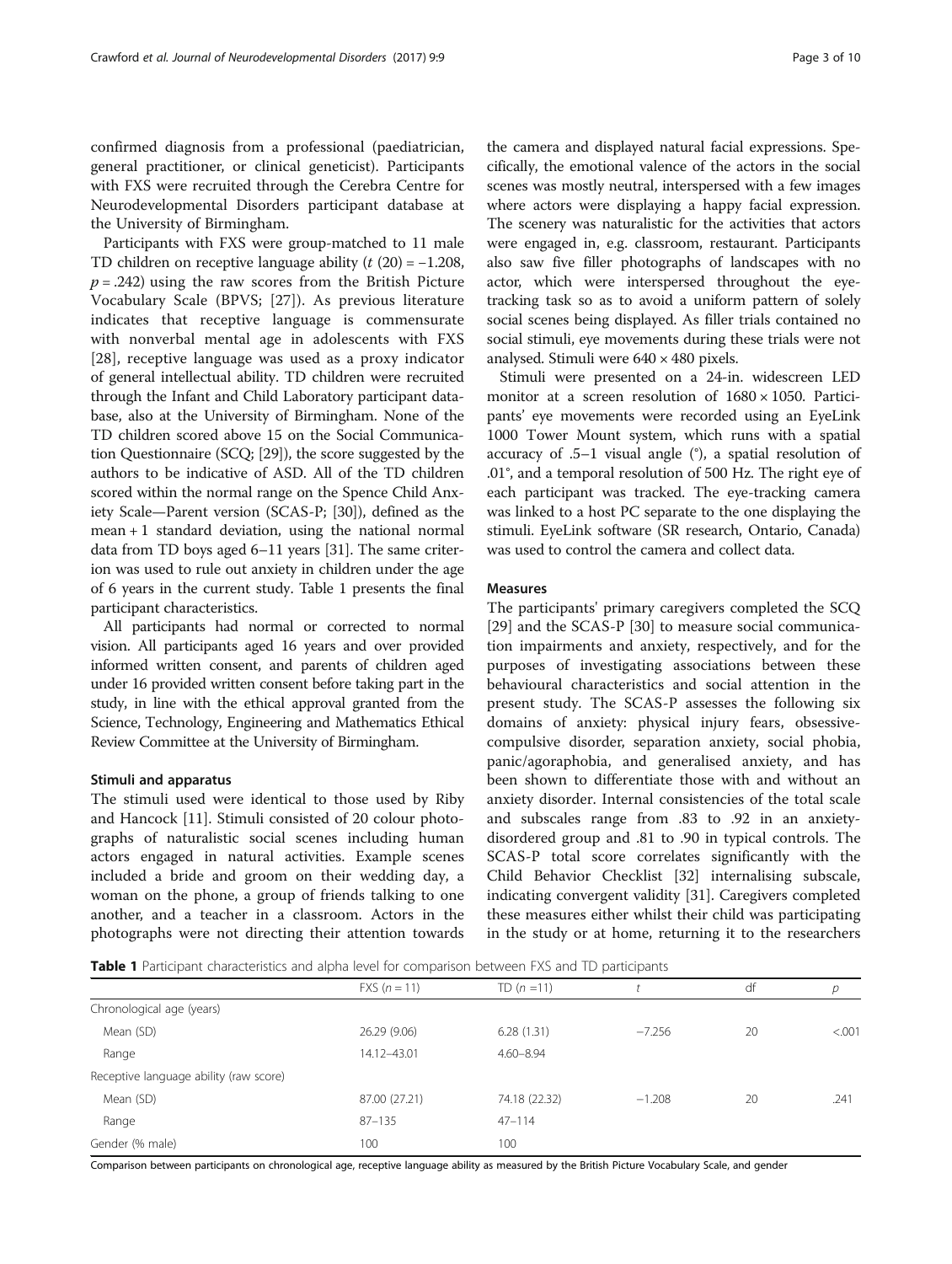on completion. All participants lived at home with the caregiver completing the questionnaire measures. The Autism Diagnostic Observation Schedule (ADOS; [\[33](#page-9-0)]) was administered to all participants with FXS for diagnostic purposes (module 2:  $n = 2$ ; module 3:  $n = 5$ ; module 4:  $n = 4$ ). The BPVS [\[27](#page-8-0)] was administered to all participants to assess receptive language ability.

#### Procedure

Participants were tested individually at the University of Birmingham in a dimly lit room with windows blacked out to avoid luminance changes. Participants were seated approximately .6 m from the screen with their chin resting on a chinrest and their forehead against a headrest. The chinrest and desk height were adjusted so that eye gaze was central to the display screen. A 5-point calibration was performed prior to the experiment during which participants followed the location of an animated blue dolphin positioned at the edges of the display area. The calibration procedure was repeated until successful, and all participants included in the analysis achieved a full 5-point calibration. Following calibration, the participants were told that they would view a series of pictures and that they could look wherever they wished whilst these were displayed. Each image was then presented for 5 s. Between each trial, a fixation cross appeared at the centre of the screen for 1 s.

#### Data analysis

Areas of interest (AOI) were designated to the face, body, and background using the Data Viewer programme (SR Research). Face and body AOI were created using the FreeHand Interest Area Shape to select the outline of each actor's face and body. The background AOI was created using the Rectangular Interest Area Shape, to cover the entire image, and then subtracting fixation data from the face and body AOI prior to analysis. Data are presented as the total time, in milliseconds, that fixations were within each AOI. A trial was deemed invalid, and therefore excluded, if a participant did not look at the picture presented for any of the trial time. If any participant produced more than 40% invalid trials, their data were excluded from analyses. In the current study, one participant produced one invalid trial only. Therefore, no participants were excluded due to insufficient data. All data were subjected to the Shapiro-Wilk test for normality. Where data were not normally distributed, nonparametric tests were used for statistical analyses. For the between-group comparisons, where results from non-parametric tests did not differ from results from the equivalent parametric tests, the results from the parametric tests are reported. For within-group correlations, Spearman's correlations are used where data are not normally distributed and Pearson's correlations are

used where data are normally distributed. The alpha level for significance was .05.

## Results

There was no difference in the overall amount of time participants spent viewing stimuli, indicating comparable task engagement across the groups (FXS mean per image: 4202.46 ms; TD mean per image: 4237.88 ms; t (20) = .148,  $p = .884$ ). The remaining analyses concern dwell time in milliseconds for each AOI (see Fig. [1](#page-4-0)).

A 3 (AOI: background, body, face) × 2 (group: FXS, TD) ANOVA was conducted, which revealed a significant main effect of AOI (*F* (2, 40) = 38.153,  $p < .001$ ,  $n^2$  = .656) but no significant main effect of group (F (1, 20) = .009,  $p = .923$ ,  $n^2 < .001$ ), and no significant interaction (*F* (2, 40) = 1.066,  $p = .354$ ,  $n^2 = .051$ ). Bonferroni post hoc tests indicated that the main effect of AOI was driven by longer dwell time on the background than the body and the face regions of the actors in the scenes (both  $p < .001$ ). Dwell times on the face and body region of actors were statistically comparable ( $p = .081$ ). However, Wilcoxon signed rank tests, which were conducted because body AOI data were not normally distributed, revealed longer dwell time on the face compared to the body region of actors  $(Z = -2.029, p = .042)$ .

Correlations were conducted to assess the association between dwell time on each AOI and social communication difficulties, as measured by the SCQ, and social phobia and total anxiety scores, as measured by the SCAS-P for each participant group. Table [2](#page-4-0) shows the descriptive statistics for these measures by group. A significant negative correlation between SCQ score and dwell time to the background was revealed for the TD group  $(r_s(7) = -.792, p = .011)$ , indicating that those individuals with fewer social communication difficulties spent more time looking at the background. No other significant correlations were revealed for the TD participant group (all  $p > .05$ ; Table [3\)](#page-5-0). For participants with FXS, moderate-strong positive correlations were revealed between dwell time on the face AOI and social phobia  $(r_p)$  $(8) = .687, p = .028; Fig. 2), and between dwell time on the$  $(8) = .687, p = .028; Fig. 2), and between dwell time on the$  $(8) = .687, p = .028; Fig. 2), and between dwell time on the$ face AOI and total anxiety score  $(r_p (8) = .742, p = .014;$ Fig. [3\)](#page-6-0). A significant negative correlation was revealed between dwell time on the face AOI and SCQ score  $(r_{\rm p} (7))$  $=$  -.720,  $p = .029$ ; Fig. [4\)](#page-6-0). This did not remain significant after controlling for receptive language ability  $(r_p (5) =$  $-704$ ,  $p = .077$ ). Taken together, this indicates that those FXS participants with higher anxiety scores, and fewer social communication difficulties, exhibited longer dwell times on faces.

As participant groups were not matched on chronological age, correlations were conducted to assess the relationship between chronological age and dwell time, especially due to the large age range of the FXS group.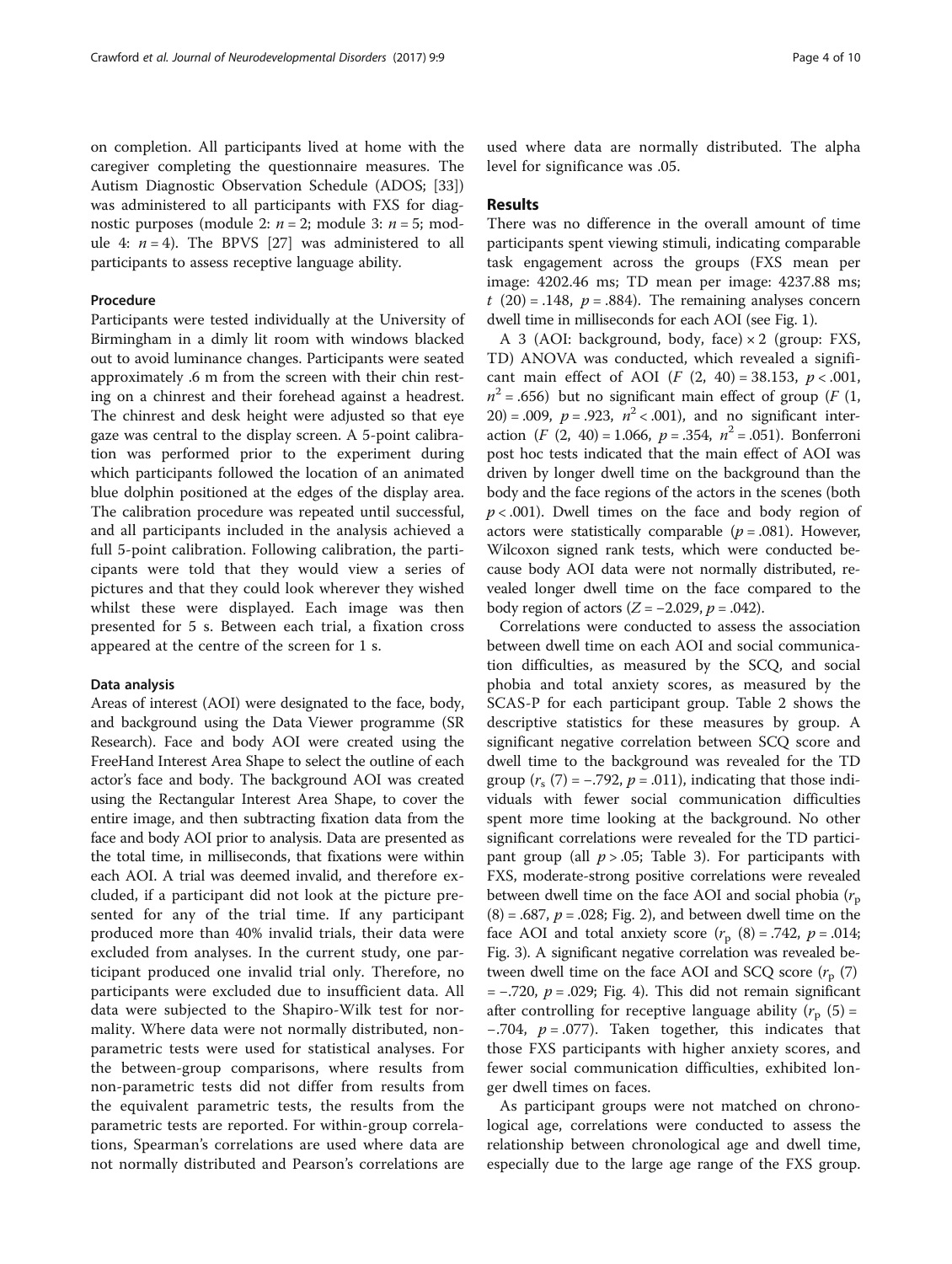<span id="page-4-0"></span>

These revealed no significant association between chronological age and dwell time on any AOI for either participant group (all  $p > .05$ ). Although participant groups were matched on receptive language ability, correlations were conducted to assess the relationship between receptive language and dwell time in the event that our groupmatching comparison was underpowered. These revealed no significant association between receptive language and dwell time on any AOI for either participant group (all  $p > .05$ ).

## **Discussion**

In the present study, we examined and compared visual attention to naturalistic social scenes in males with FXS versus TD individuals. In addition, we investigated the relationship between social attention, anxiety, and social communication difficulties. The results demonstrated statistically comparable dwell time on background, body, and face regions of the social scenes across the two participant groups. The results also demonstrated an association between increased looking at faces with

|  |  | <b>Table 2</b> Descriptive statistics and alpha level for the ADOS, SCQ, and SCAS-P measures |
|--|--|----------------------------------------------------------------------------------------------|
|--|--|----------------------------------------------------------------------------------------------|

| Measure                                         | <b>FXS</b>    | TD         |          | df | $\overline{p}$ |
|-------------------------------------------------|---------------|------------|----------|----|----------------|
| ADOS                                            |               |            |          |    |                |
| Mean raw total score (SD)                       | 8.64(5.12)    | <b>NA</b>  |          |    |                |
| Range                                           | $2 - 22$      |            |          |    |                |
| % meeting cut-off for ASD                       | 72.73         |            |          |    |                |
| % meeting cut-off for autism                    | 18.18         |            |          |    |                |
| Social Communication Ouestionnaire <sup>a</sup> |               |            |          |    |                |
| Mean raw total score (SD)                       | 17.57 (6.27)  | 2.89(2.37) | $-6.569$ | 16 | < .001         |
| Range                                           | $6 - 27$      | $0 - 6$    |          |    |                |
| % meeting cut-off for ASD                       | 77.7          | 0          |          |    |                |
| % meeting cut-off for autism                    | 22.22         | 0          |          |    |                |
| Spence Child Anxiety Scaleb                     |               |            |          |    |                |
| Mean raw Social Phobia score (SD) <sup>c</sup>  | 4.33 (4.53)   | 2.63(2.26) | $-.967$  | 16 | .348           |
| Range                                           | $0 - 14.4$    | $0 - 6$    |          |    |                |
| Mean raw total score (SD) <sup>d</sup>          | 19.54 (16.95) | 9.38(5.32) | $-1.625$ | 16 | .124           |
| Range                                           | $1 - 49$      | $1 - 20$   |          |    |                |

<sup>a</sup>SCQ was not completed for two TD participants and two FXS participants

<sup>b</sup>SCAS-P was not completed for three TD participants and one FXS participant

c The maximum Social Phobia score on the SCAS-P is 18. Normative data obtained from Nauta et al. [\[31](#page-9-0)] indicate a mean score of 7.3 for anxiety-disordered and a mean score of 4.3 for typically developing boys aged 6-11 years

<sup>d</sup>The maximum total score on the SCAS-P is 114. Normative data obtained from Nauta et al. [\[31\]](#page-9-0) indicate a mean total score of 31.4 for anxiety-disordered and 16.0 for typically developing boys aged 6–11 years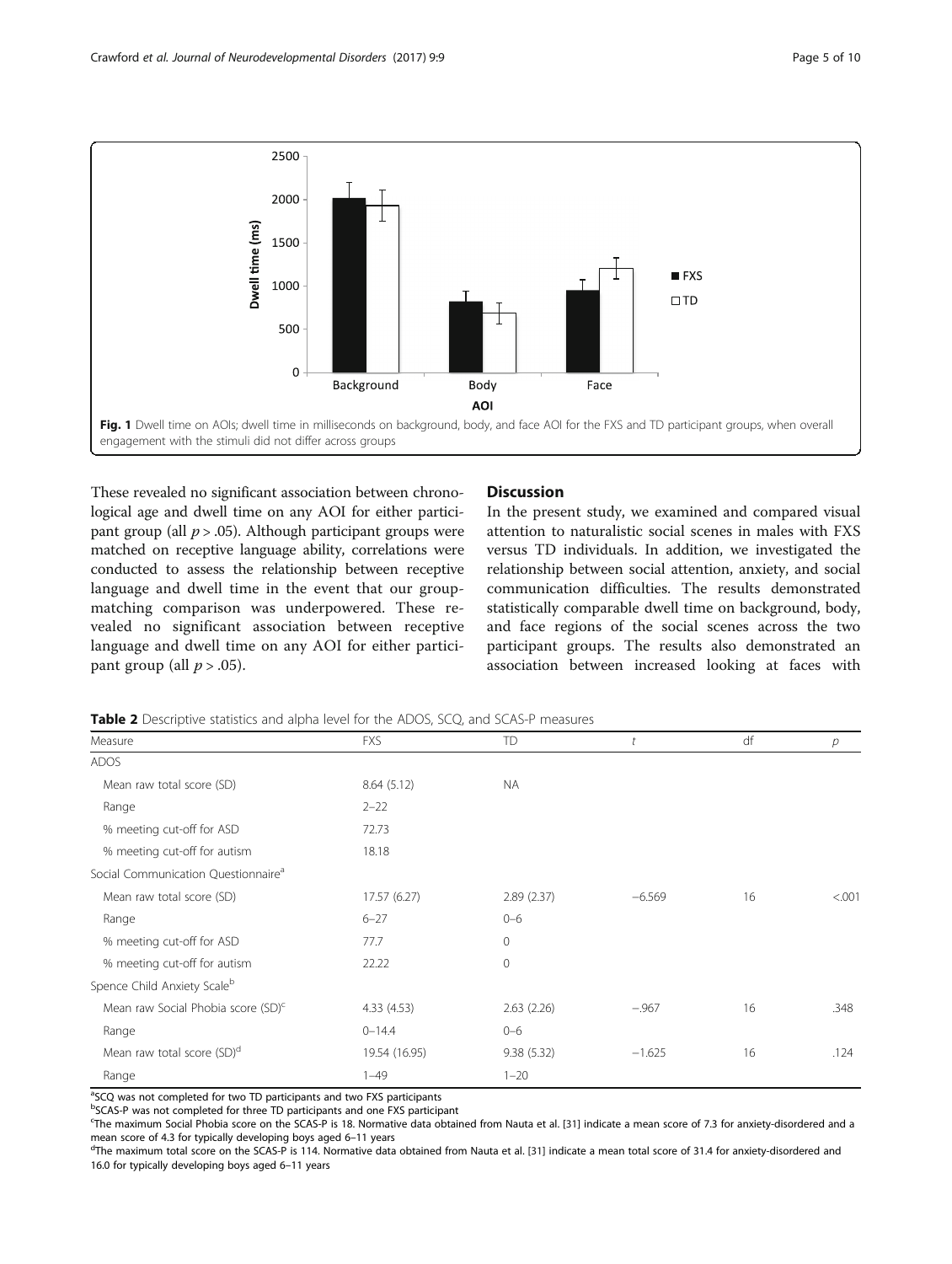|                     |                 | Fragile X syndrome |                 |                 | Typically developing |             |  |
|---------------------|-----------------|--------------------|-----------------|-----------------|----------------------|-------------|--|
|                     | Face            | Body               | Background      | Face            | Body                 | Background  |  |
|                     | $r_{\rm p}$ (p) | $r_{\rm p}$ (p)    | $r_{\rm p}$ (p) | $r_{\rm p}$ (p) | $rs$ (p)             | $r_{s}$ (p) |  |
| Social phobia       | .687            | $-.311$            | $-.161$         | $-.059$         | $-.024$              | $-539$      |  |
|                     | (.028)          | (.981)             | (.657)          | (.890)          | (.955)               | (.168)      |  |
| Total anxiety score | .742            | $-.153$            | $-.250$         | $-.265$         | .120                 | $-663$      |  |
|                     | (.014)          | (.673)             | (.486)          | (.525)          | (.776)               | (.073)      |  |
| Total SCO score     | $-.720$         | .077               | .099            | $-.660$         | .017                 | $-.792$     |  |
|                     | (.029)          | (.845)             | (.800)          | (.053)          | (.965)               | (.011)      |  |
| Chronological age   | .593            | $-.105$            | .165            | .166            | $-.082$              | .191        |  |
|                     | (.055)          | (.758)             | (.627)          | (.627)          | (.811)               | (.574)      |  |
| Receptive language  | .383            | .073               | .422            | $-.178$         | .178                 | .483        |  |
|                     | (246)           | (.831)             | (.196)          | (.601)          | (.601)               | (.132)      |  |

<span id="page-5-0"></span>Table 3 Correlations between behavioural characteristics and social attention, and between participant characteristics and social attention

Correlation matrix for correlations between dwell time on face, body, and background AOI with (1) social phobia, as measured by the SCAS-P, (2) total anxiety score on the SCAS-P, (3) social communication impairment, as measured by the SCQ, (4) chronological age, and (5) receptive language raw score, as measured by the BPVS

increased anxiety and fewer social communication difficulties in individuals with FXS. Together, these results suggest that whilst social attention to naturalistic social scenes may be developmentally 'typical' in males with FXS, anxiety and autism symptomatology are differentially related to social attention in this population.

Existing studies that have indicated atypical social attention in males with FXS have focussed on attention to the eye region of static faces. However, the current study revealed that social attention to naturalistic social scenes appears developmentally 'typical' in males with FXS. A number of important advances have indicated reduced social attention in individuals with ASD, which is associated with social withdrawal [\[11](#page-8-0)–[14\]](#page-8-0). The milder profile of social communication difficulties, and subtle but important differences in the social impairment reported in individuals with FXS [\[2](#page-8-0), [3](#page-8-0), [6](#page-8-0)], may account

for the results presented here, documenting that these individuals do not show reduced social attention in the same way as those with ASD. Existing literature suggests that individuals with FXS demonstrate less severe impairments in social responsiveness compared to individuals with ASD, even when matched on overall autism severity [[6](#page-8-0), [34](#page-9-0)]. These different profiles go some way to explaining why reduced social attention may be expected in individuals with ASD but not in those with FXS.

Although there were no significant differences between the FXS and TD groups in relation to overall looking time, increased looking to faces was correlated with fewer social communication difficulties in individuals with FXS. This is a finding that is often reported in the ASD literature [\[15](#page-8-0)–[17\]](#page-8-0), and one that suggests autism symptomatology may play a role in the viewing of naturalistic social scenes. Interestingly, in our previous work



 $(r_p (8) = .687, p = .028)$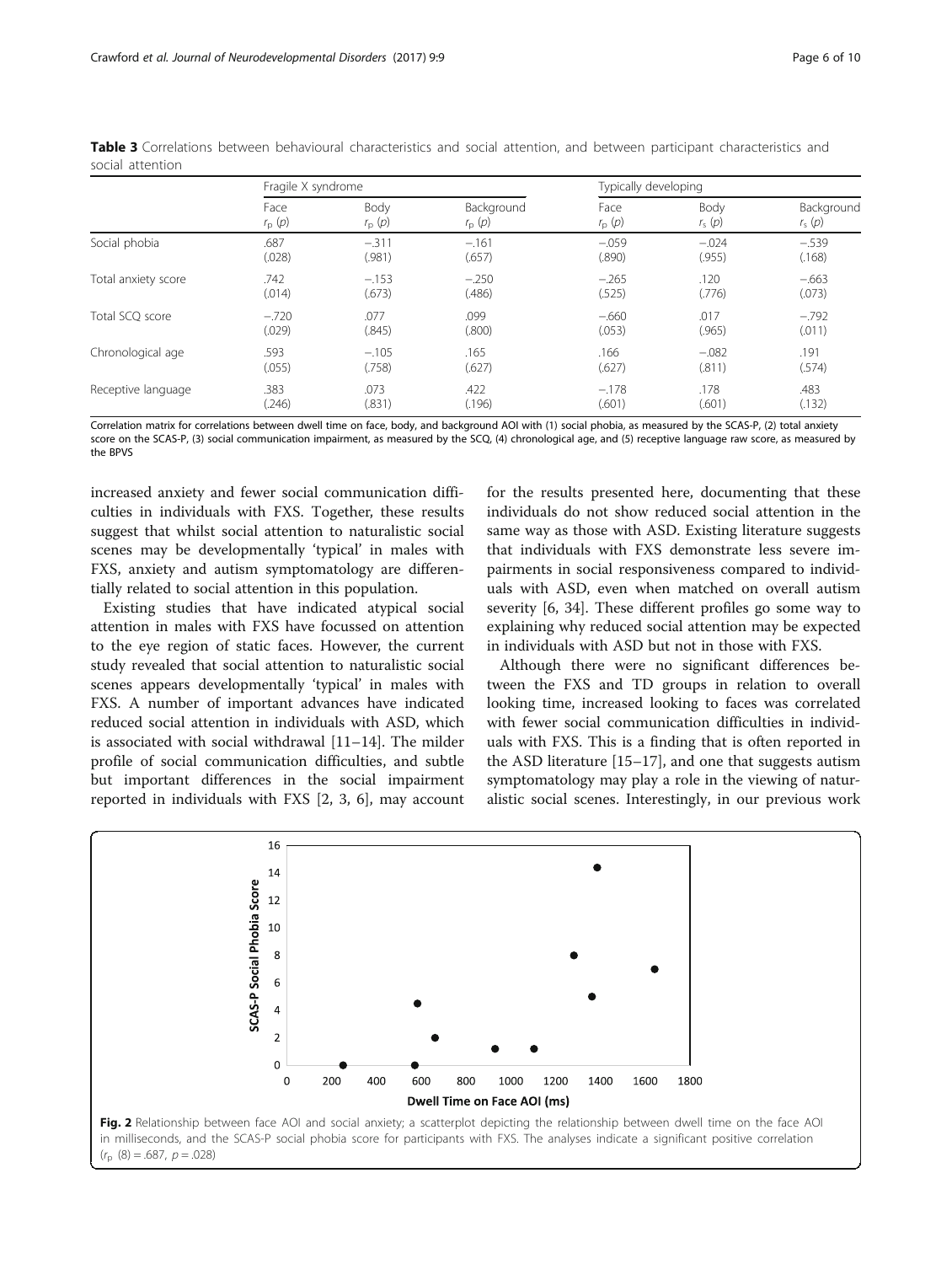<span id="page-6-0"></span>

directly comparing individuals with FXS and ASD, we reported that atypical eye gaze in FXS was not a product of autistic symptomatology [[21\]](#page-8-0). Together, these results suggest that social attention to naturalistic scenes appears developmentally typical but may be influenced by autism symptomatology, whereas eye gaze aversion is a FXS-specific impairment that is unlikely to be a product of autism symptomatology in the same way.

The current study reported a relationship between heightened looking at faces and anxiety. A potential mechanism underlying this explanation is that individuals experiencing anxiety, and social anxiety in particular, may view faces as a more threatening aspect of a social scene. Therefore, heightened looking to threatening stimuli may reflect hyper-vigilance for threatening stimuli, supporting previous literature indicating that socially anxious TD individuals fixate longer on the eye

region of faces than those without social anxiety [\[23](#page-8-0)]. This potential explanation is supported by our previous eye-tracking study, which revealed a positive relationship between social dwell time on videos of actors approaching the viewer, and anxiety, in males with FXS [\[35\]](#page-9-0). The results of the current study are also interesting in light of existing behavioural observation research that highlighted a pattern of results in which more eye contact was associated with increased cortisol reactivity, a physiological indicator of stress, in individuals with FXS [\[36\]](#page-9-0). It is important to note that although the mean anxiety scores for participants with FXS did not differ from normative data from TD children, within-syndrome variability was large. Participants with FXS were therefore more likely to achieve scores on the SCAS-P indicative of more severe anxiety than children with an anxiety disorder (see [[31](#page-9-0)] for normative data).

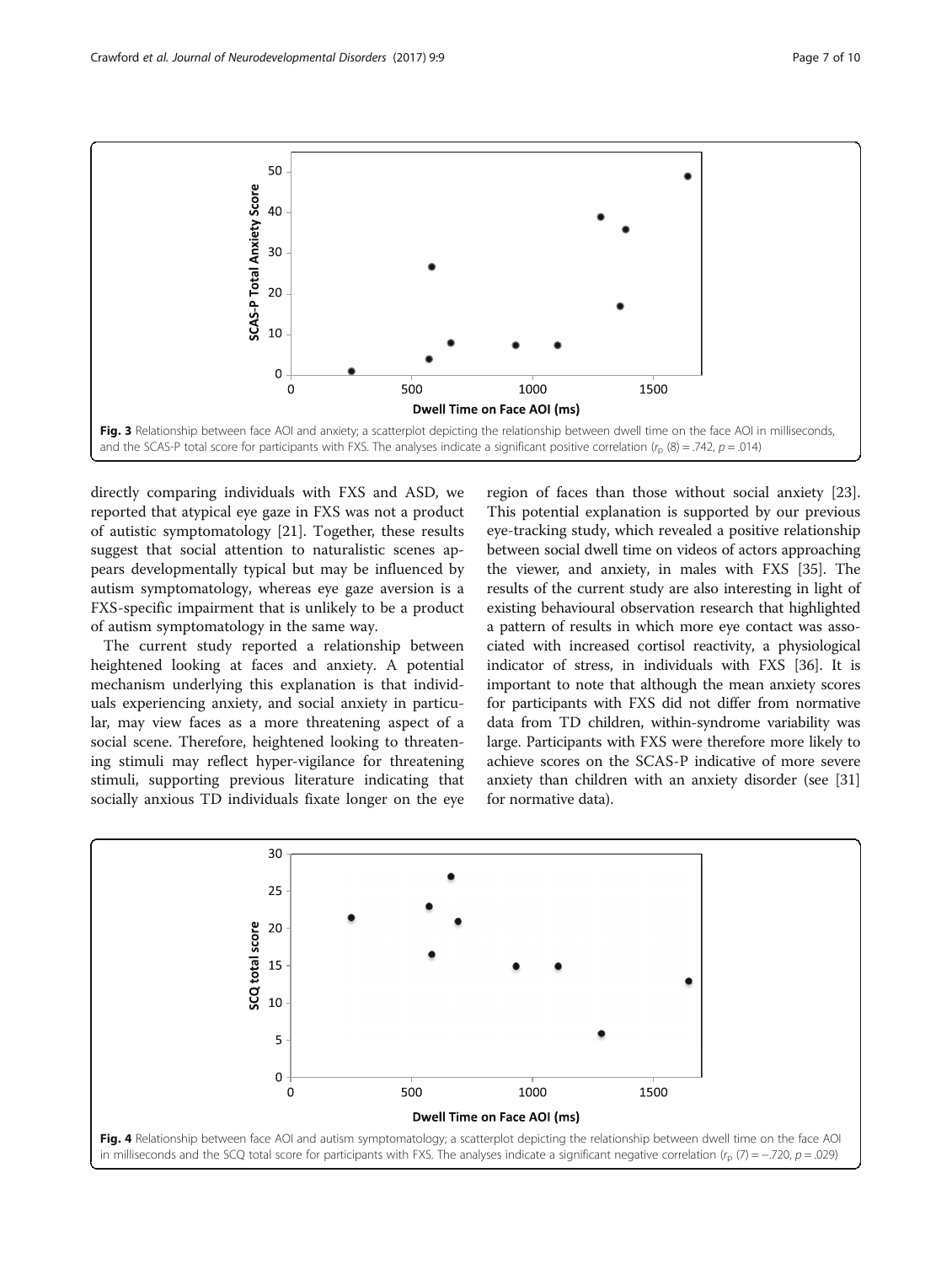The differential relationships reported here, between social attention and both anxiety and autism symptomatology, are particularly interesting when existing literature on WS is considered. Less time spent looking at the eye region of faces has been related to higher levels of autism symptomatology in individuals with WS [[37](#page-9-0)], a similar relationship to that reported in the current study where less looking at faces was associated with higher levels of autism symptomatology. Additionally, increased levels of generalised anxiety have been associated with reduced fixation on faces and eyes for individuals with WS [\[24\]](#page-8-0), which is the opposite pattern of results to that reported in the current FXS sample where increased levels of anxiety were associated with increased dwell time on faces. One possible explanation for these cross-syndrome differences in the relationship between social attention and anxiety may be related to the different profiles of anxiety associated with these two genetic syndromes. Although both FXS and WS are associated with high levels of specific phobia, FXS is also typically associated with social anxiety [\[7](#page-8-0)] whilst WS is associated with generalised anxiety disorder [[38](#page-9-0)]. Such cross-syndrome insights allow us to advance our understanding of syndrome-specific mechanisms that might underlie social attention patterns.

It is essential to apply caution when interpreting the results of the present study due to the small sample sizes. However, moderate to strong correlations between social attention, anxiety, and social communication impairments were revealed even with these small samples, highlighting the potential utility of further investigations in this area. The scatterplots (Figs. [2](#page-5-0) and [3\)](#page-6-0) indicate further that the significant correlations are unlikely to be driven by outliers. Whilst the between-group comparisons may have been statistically underpowered, the alpha levels are well above the significance cut-off (group  $\times$  AOI interaction:  $p = .354$ ; between-group comparisons:  $p = .923$ ). Therefore, it seems unlikely that these results would differ with additional participants.

In addition, the wide age range of the FXS group should be considered when interpreting the results due to the possibility of age-related differences in social attention and behavioural characteristics. Group matching on chronological versus mental age is a common issue in intellectual disability research, and we, therefore, suggest our results indicate developmentally 'typical' social attention in FXS. The extent to which social attention in the FXS group would compare to individuals of the same chronological age is beyond the scope of this study. However, correlations to investigate the relationship between chronological age and social attention were not significant. Existing literature has reported interesting differences in social attention as a function of chronological age, with children aged 3 months looking more at eyes, and older children aged 30 months looking

more flexibly at mouths (especially when talking) and hands (especially when picking up an object) [\[39\]](#page-9-0). The development of social attention across childhood and adolescence has focussed on specific skills such as facial expression recognition, which seems to improve with age [\[40](#page-9-0), [41](#page-9-0)]. Less is known about the effect of age and social experience on social attention in a passive viewing task.

It is important to note that the sample size and age range in the current study is similar to that of other eyetracking studies investigating social attention in FXS [[18](#page-8-0)–[20](#page-8-0), [42\]](#page-9-0). However, further research in this area is required to clarify the nature of social attention to naturalistic social stimuli in males with FXS, and to disentangle the effects of developmental level and other behavioural characteristics, such as social communication impairments and anxiety, on social attention.

Furthermore, although IQ measures were not administered for the present study due to methodological impracticality of administering multiple different IQ tests to account for the wide range of ages and abilities of participants, the two participant groups were matched on receptive language. Receptive language has been reported to be commensurate with nonverbal mental age in adolescents with FXS [\[28\]](#page-8-0). It is possible that the statistical test to confirm that groups were matched was underpowered. To that end, receptive language ability was taken into account with our statistical tests, and correlations between receptive language and social attention were not significant. Finally, although genetic reports were not available for the current study, future research could investigate the relationship between genetic factors and social attention. Interestingly, our previous work has demonstrated a relationship between genetic variation and visual scanning of emotional faces [\[43](#page-9-0)]. Overall looking time indicated good levels of task engagement by both groups, highlighting the opportunities afforded by using eye tracking to investigate the mechanisms subserving clinically relevant behaviours in males with FXS.

## Conclusions

The present study documents differential effects of anxiety and autism on social attention in males with FXS. To our knowledge, this is the first study to investigate visual attention to naturalistic social scenes in a sample of males with FXS. This offers insights into the potential mechanisms subserving social attention in this population and how this might differ to other genetically defined neurodevelopmental disorders. The research paves the way for future investigations of the relationship between clinically relevant, socio-behavioural phenotypes, and social attention, in theories of social attention in neurodevelopmental disorders.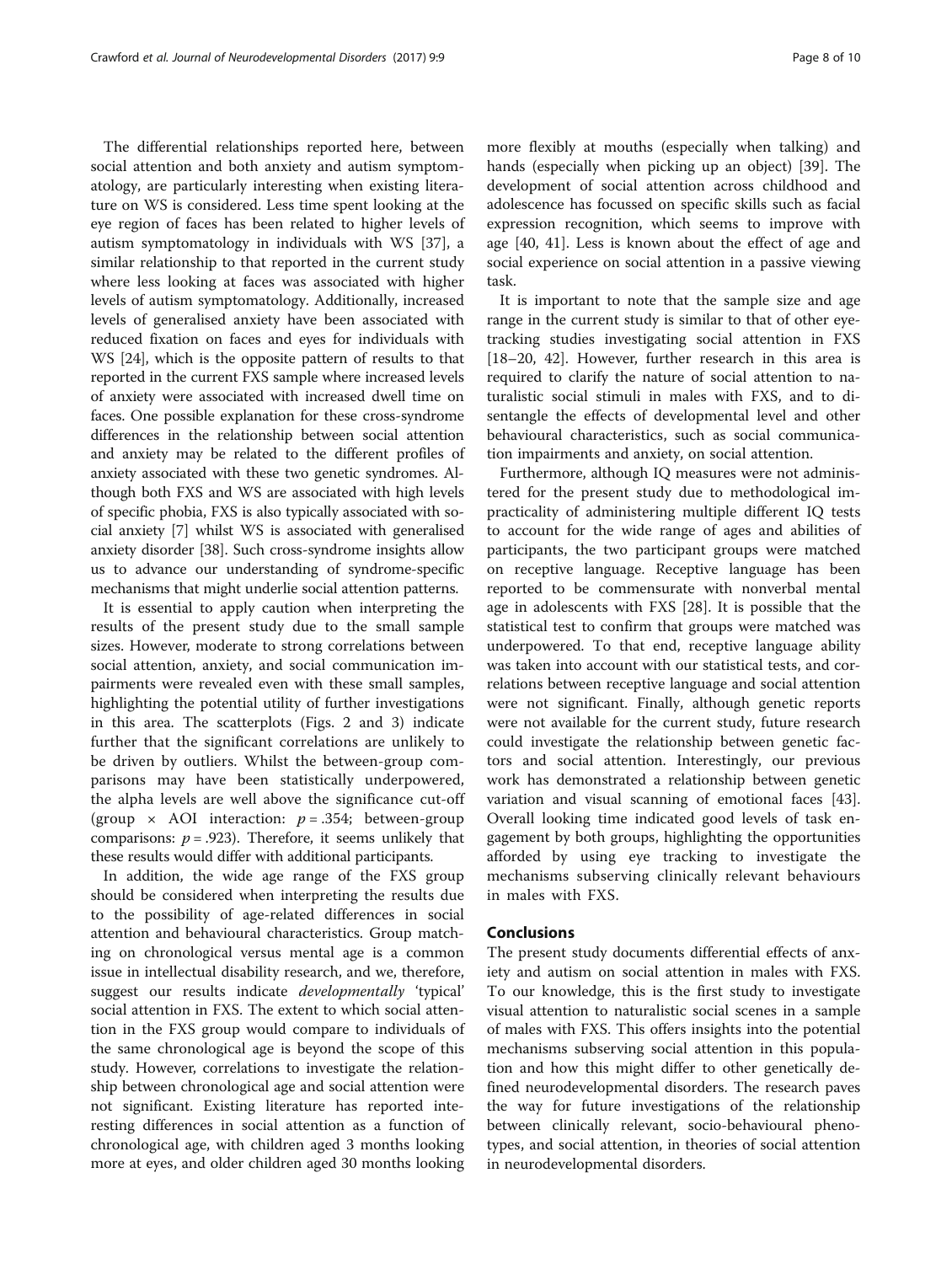<span id="page-8-0"></span>ADOS: Autism Diagnostic Observation Schedule; ANOVA: Analysis of variance; AOI: Area of interest; ASD: Autism spectrum disorder; BPVS: British Picture Vocabulary Scale; CGG: Cytosine-guanine-guanine; FMR1: Fragile X Mental Retardation 1 gene; FMRP: Fragile X Mental Retardation Protein; FXS: Fragile X syndrome; SCAS-P: Spence Child Anxiety Questionnaire—Parent Version; SCQ: Social Communication Questionnaire; TD: Typically developing; WS: Williams syndrome

#### Acknowledgements

The research reported here was supported by a grant from the Economic and Social Research Council (Grant Number: ES/I901825/1) and by Cerebra. The authors would like to thank all of the participants and their families and Professor Gaia Scerif for her contribution to the interpretation of the data.

#### Funding

The research reported here was supported by a grant from the Economic and Social Research Council (Grant Number: ES/I901825/1) and by Cerebra.

#### Availability of data and materials

The data that support the findings of this study are not available due to them containing information that could compromise research participant consent.

#### Authors' contributions

HC participated in the study design and coordination, performed the statistical analyses, participated in the interpretation of the data, and drafted the manuscript. JM participated in the study coordination, interpretation of the data, and helped to draft the manuscript. CO participated in the study coordination, interpretation of the data, and helped to draft the manuscript. DR conceived of the study, participated in its design and coordination, participated in the interpretation of the data, and helped to draft the manuscript. All authors read and approved the final manuscript.

#### Competing interests

The authors declare that they have no competing interests.

#### Consent for publication

Not applicable.

#### Ethics approval and consent to participate

Ethical approval for the current study was obtained from the School of Psychology Ethical Review Board at the University of Birmingham. Participants aged 16 and above provided written consent to participate. Parents of children aged below 16 years provided written consent on behalf of their children.

#### Author details

<sup>1</sup> Centre for Research in Psychology, Behaviour and Achievement, Coventry University, Coventry CV1 5FB, UK. <sup>2</sup>Cerebra Centre for Neurodevelopmental Disorders, School of Psychology, University of Birmingham, Edgbaston B15 2TT, UK. <sup>3</sup>Institute of Cognitive Neuroscience, University College London, 17 Queen Square, London WC1N 3AR, UK. <sup>4</sup>Department of Psychology, Durham University, Durham DH1 3LE, UK.

#### Received: 1 September 2016 Accepted: 10 February 2017 Published online: 25 December 2017

#### References

- 1. Turner G, Webb T, Wake S, Robinson H. Prevalence of fragile X syndrome. Am J Med Genet. 1996;64:196–7.
- 2. Cornish K, Turk J, Hagerman R. The fragile X continuum: new advances and perspectives. J Intellect Disabil Res. 2008;52:469–82.
- 3. Cornish K, Turk J, Levitas A. Fragile X syndrome and autism: common developmental pathways? Curr Pediatric Rev. 2007;3:61–8.
- Richards C, Jones C, Groves L, Moss J, Oliver C. Prevalence of autism spectrum disorder phenomenology in genetic disorders: a systematic review and meta-analysis. Lancet Psychiatry. 2015;2:909–16.
- 5. Baird G, Simonoff E, Pickles A, Chandler S, Loucas T, Meldrum D, Charman T. Prevalence of disorders of the autism spectrum in a population cohort of

children in South Thames: The Special Needs and Autism Project (SNAP). Lancet. 2006;368:210–5.

- 6. Abbeduto L, McDuffie A, Thurman AJ. The fragile X syndrome-autism comorbidity: what do we really know? Front Genet. 2014;5:355.
- 7. Cordeiro L, Ballinger E, Hagerman R, Hessl D. Clinical assessment of DSM-IV anxiety disorders in fragile X syndrome: prevalence and characterization. J Neurodev Disord. 2011;3:57–67.
- 8. Roberts JE, Weisenfeld LAH, Hatton DD, Heath M, Kaufmann WE. Social approach and autistic behavior in children with fragile X syndrome. J Autism Dev Disord. 2007;37:1748–60.
- Kau ASM, Tierney E, Bukelis I, Stump MH, Kates WR, Trescher WH, Kaufmann WE. Social behavior profile in young males with fragile X syndrome: characteristics and specificity. Am J Med Genet A. 2004;126:9–17.
- 10. Kaufmann WE, Cortell R, Kau ASM, Bukelis I, Tierney E, Gray RM, Cox C, Capone GT, Stanard P. Autism spectrum disorder in fragile X syndrome: communication, social interaction, and specific behaviors. Am J Med Genet A. 2004;129:225–34.
- 11. Riby DM, Hancock PJB. Viewing it differently: social scene perception in Williams syndrome and autism. Neuropsychologia. 2008;46:2855–60.
- 12. Riby DM, Hancock PJB. Looking at movies and cartoons: eye-tracking evidence from Williams syndrome and autism. J Intellect Disabil Res. 2009;53:169–81.
- 13. Riby DM, Doherty-Sneddon G, Bruce V. Exploring face perception in disorders of development: evidence from Williams syndrome and autism. J Neuropsychol. 2008;2:47–64.
- 14. Riby DM, Hancock PJB. Do faces capture the attention of individuals with Williams syndrome or autism? Evidence from tracking eye movements. J Autism Dev Disord. 2009;39:421–31.
- 15. Klin A, Jones W, Schultz R, Volkmar F, Cohen D. Visual fixation patterns during viewing of naturalistic social situations as predictors of social competence in individuals with autism. Arch Gen Psychiatry. 2002;59:809–16.
- 16. Speer LL, Cook AE, McMahon WM, Clark E. Face processing in children with autism effects of stimulus contents and type. Autism. 2007;11:265–77.
- 17. Kliemann D, Dziobeck I, Hatri A, Steimke R, Heekeren HR. Atypical reflexive gaze patterns on emotional faces in autism spectrum disorders. J Neurosci. 2010;30:12281–7.
- 18. Dalton KM, Holsen L, Abbeduto L, Davidson RJ. Brain function and gaze fixation during facial-emotion processing in fragile X and autism. Autism Res. 2008;1:231–9.
- 19. Farzin F, Rivera SM, Hessl D. Brief report: visual processing of faces in individuals with fragile X syndrome: an eye tracking study. J Autism Dev Disord. 2009;39:946–52.
- 20. Holsen LM, Dalton KM, Johnstone T, Davidson RJ. Prefrontal social cognition network dysfunction underlying face encoding and social anxiety in fragile X syndrome. Neuroimage. 2008;43:592–604.
- 21. Crawford H, Moss J, Anderson GM, Oliver C, McCleery JP. Implicit discrimination of basic facial expressions of positive/negative emotion in fragile X syndrome and autism spectrum disorder. Am J Intellect Dev Disabil. 2015;120:328–45.
- 22. Williams TA, Porter MA, Langdon R. Viewing social scenes: a visual scan-path study comparing fragile X syndrome and Williams syndrome. J Autism Dev Disord. 2013;43:1880–94.
- 23. Weiser MJ, Pauli P, Alpers GW, Muhlberger A. Is eye to eye contact really threatening and avoided in social anxiety? An eye-tracking and psychophysiology study. J Anxiety Disord. 2009;23:93–103.
- 24. Kirk HE, Hocking DR, Riby DM, Cornish KM. Linking social behaviour and anxiety to attention and emotional faces in Williams syndrome. Res Dev Disabil. 2013;34:4608–16.
- 25. Shaw TA, Porter MA. Emotion recognition and visual-scan paths in fragile X syndrome. J Autism Dev Disord. 2013;43:1119–39.
- 26. Moss J, Nelson L, Powis L, Richards C, Waite J, Oliver C. A comparative study of sociability and selective mutism in autism spectrum disorder, Angelman, Cri du Chat, Cornelia de Lange, Fragile X and Rubinstein-Taybi syndromes. Am J Intellectual Dev Disabilities. in press.
- 27. Dunn LM, Whetton C, Burley J. The British picture vocabulary scale, second edition testbook. NFER: Windsor; 1997.
- 28. Abbeduto L, Murphy MM, Cawthon SW, Richmond EK, Weissman MD, Karadottir S, O'Brien A. Receptive language skills of adolescents and young adults with Down or fragile X syndrome. Am J Mental Retardation. 2003;103:149–60.
- 29. Rutter M, Bailey A, Lord C. The Social Communication Questionnaire. Los Angeles: Western Psychological Services; 2003.